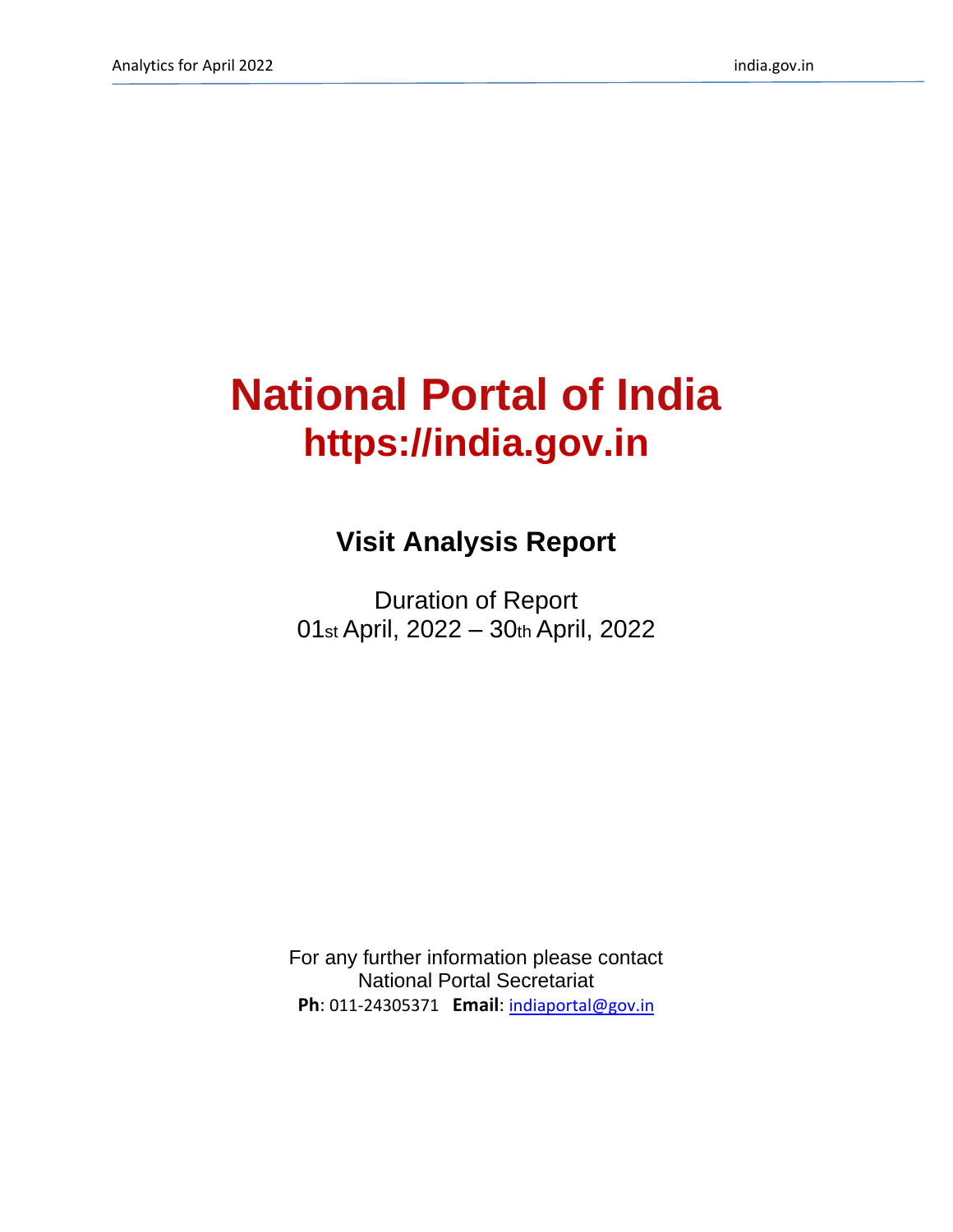#### Visitors Dashboard

The data below summarizes the visitor patterns on National Portal of India

| <b>Visitor Summary</b>           |         |  |  |  |
|----------------------------------|---------|--|--|--|
| <b>Average Visitors Daily</b>    | 87195   |  |  |  |
| <b>Average Pages per Session</b> | 1.73    |  |  |  |
| <b>Visitors</b>                  | 2703042 |  |  |  |
| <b>New Visitors</b>              | 2478317 |  |  |  |
| <b>Returning Visitors</b>        | 467929  |  |  |  |
| Pageviews                        | 5640102 |  |  |  |

#### Content of Interest

The data below gives a sense of the content that has engaged visitors of National Portal of India.

| Page                                                               | <b>Pageviews</b> | <b>Unique</b><br><b>Pageviews</b> |
|--------------------------------------------------------------------|------------------|-----------------------------------|
| /spotlight/government-e-<br>marketplace-procurement-<br>made-smart | 293646           | 211158                            |
| /my-government/whos-<br>who/council-ministers                      | 189464           | 136680                            |
| /my-government/whos-<br>who/chief-ministers                        | 164071           | 125484                            |
| /user/login                                                        | 113355           | 57518                             |
| /user/register                                                     | 112622           | 62601                             |
| /application-form-free-supply-<br>sewing-machines-0                | 110462           | 70393                             |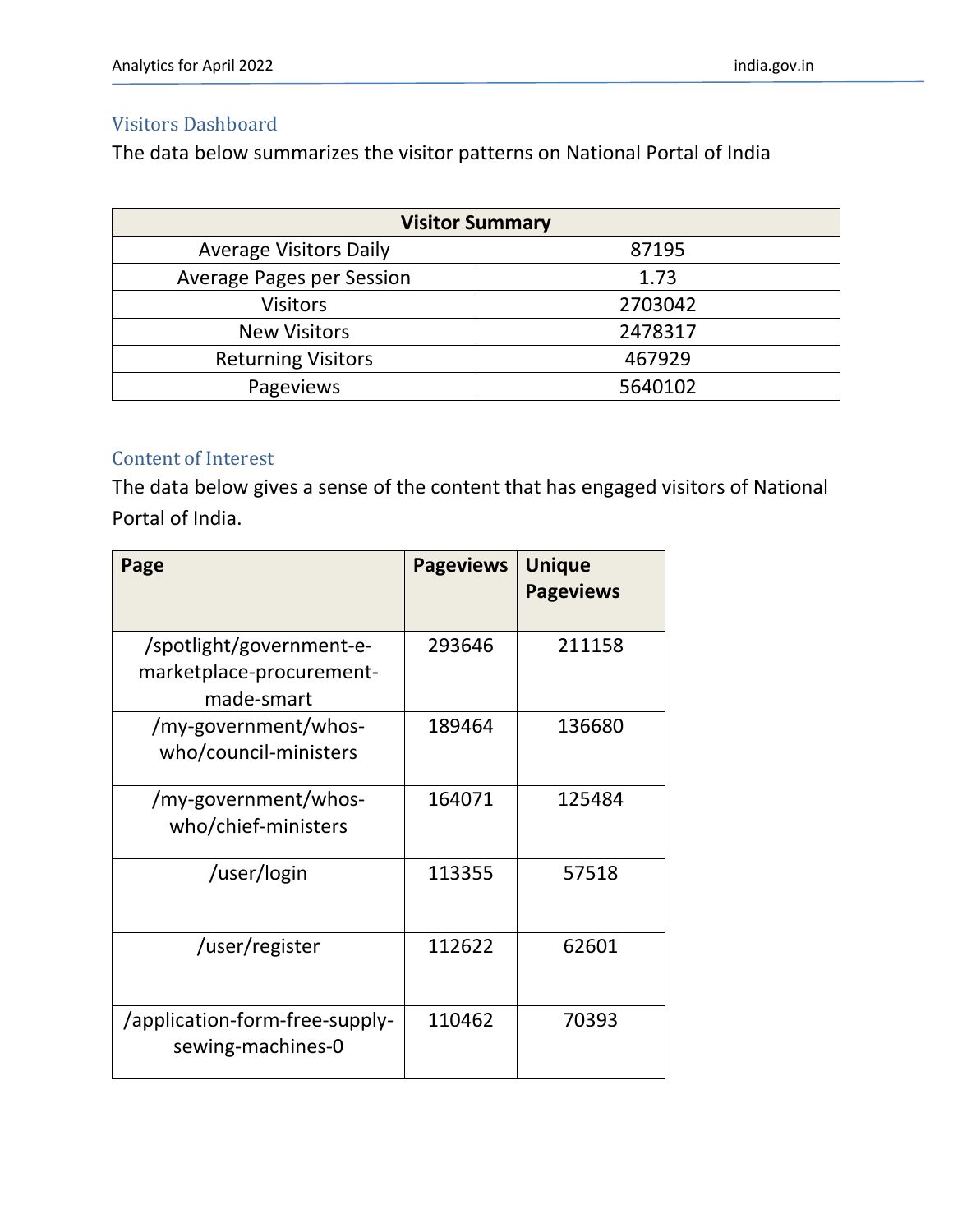| Page                                                               | <b>Pageviews</b> | <b>Unique</b><br><b>Pageviews</b> |
|--------------------------------------------------------------------|------------------|-----------------------------------|
| /spotlight/pm-street-vendors-<br>atmanirbhar-nidhi-pm-<br>svanidhi | 64642            | 44003                             |
| /my-government/                                                    | 61841            | 47283                             |
| /content-available-on-ngsp                                         | 50500            | 37821                             |
| /my-government/whos-<br>who/governors                              | 58706            | 46285                             |

#### Devices used

The data below gives an overview of the devices used to access the National Portal of India.

| <b>Device Category</b> | <b>Users</b> | <b>New Users</b> |
|------------------------|--------------|------------------|
| Mobile                 | 1870316      | 1707490          |
| Desktop                | 824597       | 755937           |
| Tablet                 | 17448        | 15856            |



**Devices used to access NPI – 64% Mobile, 35.3% Desktop, Remaining - Tablet**